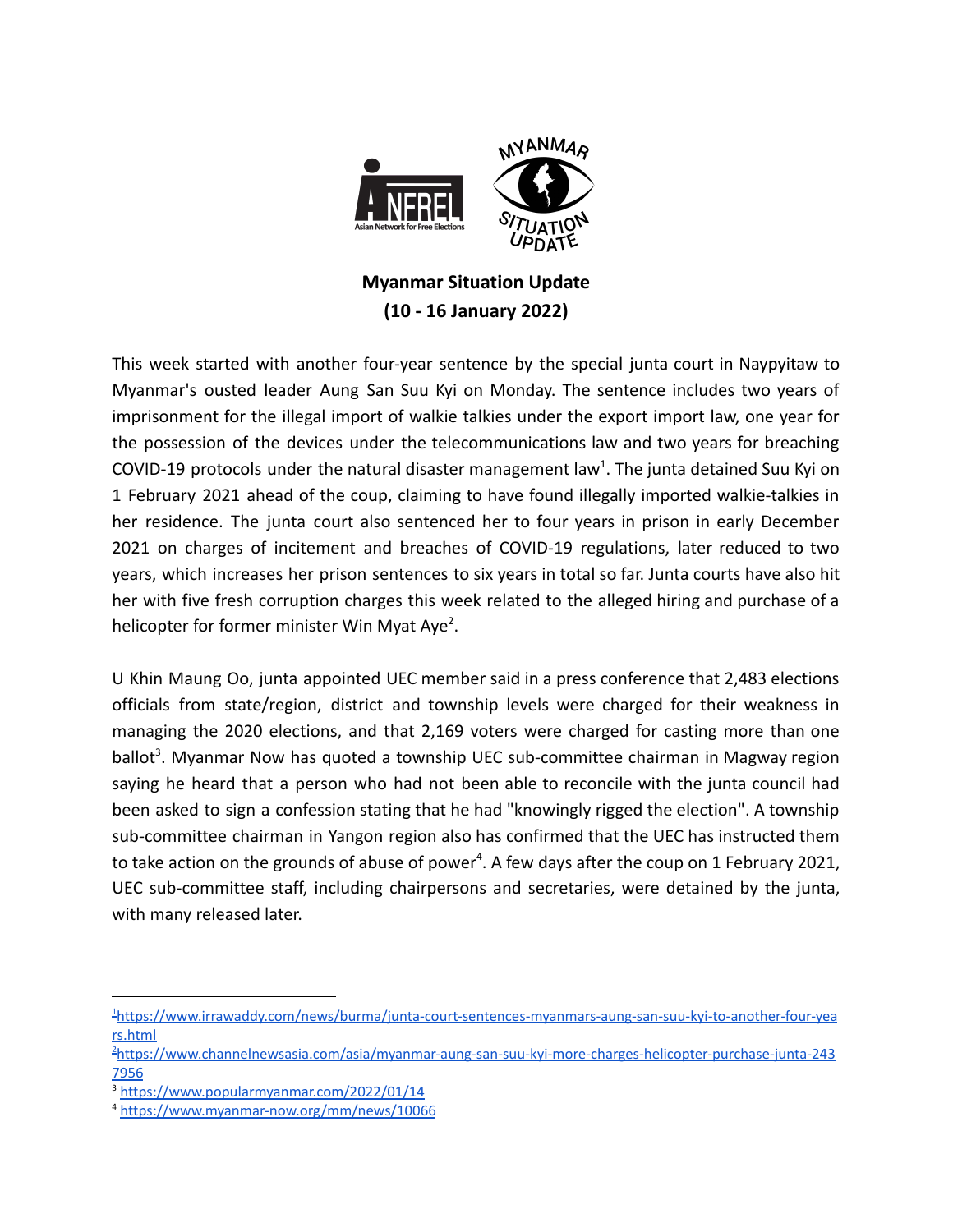Cambodian Prime Minister Hun Sen's trip to Myanmar has been heavily criticized by the Myanmar people and the international community including some of the ASEAN governments. Malaysia's foreign minister said some Southeast Asian countries had reservations about the visit with concerns that it could be seen as regional recognition of its ruling junta<sup>5</sup>. Some analysts said this shows a deep divide between ASEAN member states under the chairmanship of Cambodia. The ASEAN foreign ministers meetings scheduled for January 2022 have also been postponed by the Cambodian government amid reports of disagreements among the member states over the visit.

Singapore Prime Minister Lee Hsien Loong said ASEAN should continue to exclude Myanmar's military junta from the group's meetings until it cooperates on an agreed peace plan. Furthermore he said that there was no significant progress in the implementation of the ASEAN five-point consensus agreed upon in April 2021 and urged the ASEAN chair to engage all sides of the conflict in Myanmar<sup>6</sup>. Commenting on Myanmar, Philippines foreign minister Teodoro Locsin also said ousted Myanmar leader Aung San Suu Kyi is "indispensable" in restoring democracy to the military-ruled country and must be included in any peace talks, regardless of her conviction.<sup>7</sup> UN special envoy for Myanmar Noeleen Heyzer also has urged the Cambodian PM via a virtual call to engage all sides of the crisis in Myanmar<sup>8</sup>.

China and Japan praised the Cambodian PM's Myanmar trip while a Chinese foreign ministry spokesman said that China will fully support Cambodia in playing an active role and making an important contribution to properly managing the differences among parties of Myanmar<sup>9</sup>. Japanese Foreign Minister Yoshimasa Hayashi also expressed the positive signs from recent visit to Myanmar, amid efforts to find a breakthrough in the political turmoil in the country<sup>10</sup>.

The International Court of Justice is set to start a fresh round of public hearings on the Rohingya genocide case on 21 February in a hybrid court that some participants will join in person while others participate online due to COVID-19 measures. The attorney general of The Gambia revealed the information and the representatives from the junta supposed to challenge to the jurisdiction according to the next court procedure $^{11}$ .

<sup>5</sup>[https://www.reuters.com/world/asia-pacific/concern-asean-over-cambodia-pms-myanmar-visit-malaysia-minister](https://www.reuters.com/world/asia-pacific/concern-asean-over-cambodia-pms-myanmar-visit-malaysia-minister-says-2022-01-13/)[says-2022-01-13/](https://www.reuters.com/world/asia-pacific/concern-asean-over-cambodia-pms-myanmar-visit-malaysia-minister-says-2022-01-13/)

<sup>6</sup> <https://www.bangkokpost.com/world/2247579/malaysia-concerned-about-cambodian-leaders-myanmar-trip>

<sup>8</sup>[https://www.reuters.com/world/asia-pacific/un-envoy-urges-inclusive-asean-approach-myanmar-crisis](https://www.reuters.com/world/asia-pacific/un-envoy-urges-inclusive-asean-approach-myanmar-crisis-2022-01-13/) <sup>7</sup> <https://www.channelnewsasia.com/asia/philippines-aung-suu-kyi-involved-mynamar-peace-process-2439266>

<sup>10</sup>[https://english.kyodonews.net/news/2022/01/3aa71d871535-japan-foreign-minister-praises-cambodian-pms-my](https://english.kyodonews.net/news/2022/01/3aa71d871535-japan-foreign-minister-praises-cambodian-pms-myanmar-trip-outcome.html) [anmar-trip-outcome.html](https://english.kyodonews.net/news/2022/01/3aa71d871535-japan-foreign-minister-praises-cambodian-pms-myanmar-trip-outcome.html) <sup>9</sup>[https://www.irrawaddy.com/opinion/analysis/china-backs-cambodias-much-criticized-diplomatic-bid-in-myanmar](https://www.irrawaddy.com/opinion/analysis/china-backs-cambodias-much-criticized-diplomatic-bid-in-myanmar.html)

<sup>11</sup>[https://www.reuters.com/world/asia-pacific/aung-san-suu-kyi-replaced-myanmars-representative-feb-hearings-r](https://www.reuters.com/world/asia-pacific/aung-san-suu-kyi-replaced-myanmars-representative-feb-hearings-rohingya-genocide-2022-01-14/) [ohingya-genocide-2022-01-14/](https://www.reuters.com/world/asia-pacific/aung-san-suu-kyi-replaced-myanmars-representative-feb-hearings-rohingya-genocide-2022-01-14/)